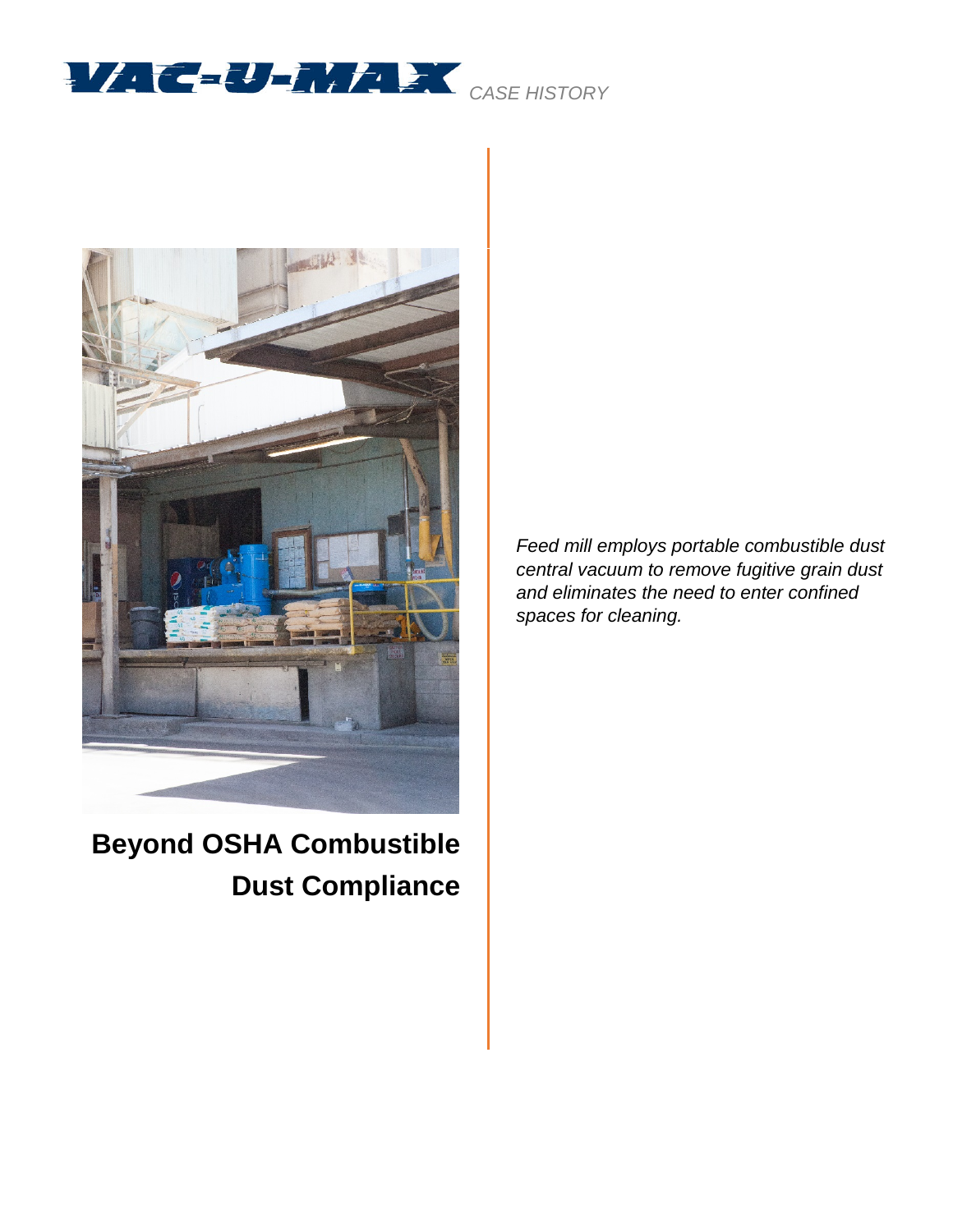

When Missy Morrison, plant manager at Star Milling says, "we want to avoid injury at all costs," she's not regurgitating a safety slogan, but stating a legitimate objective. Morrison and Maintenance Manager, Keith Williams, attend several safety seminars throughout the year and devote a significant amount of time staying abreast of OSHA news. "We are in a high risk industry," says Williams. "Many people don't understand that grain milling is high risk. It's an extremely flammable industry."

Star Milling, in Perris, CA, began as a means to produce quality feed for the family egg farm. The mill brings in raw grains and other ingredients to produce wholesome feed for a wide variety of animals. In addition to producing its feed labels Integrity, Kelley's, Ace Hi, and Ultra Balance, the company also provides private label services and delivers its feed in bulk tankers to farms. Functioning on the same principles for over 40 years, the feed mill is still family-owned and operated and is the largest feed mill in Southern California.

Producing tons of feed per day, the large facility includes an extruder, two pellet mills, a grain cleaner, roller mills for making rolled barley grains, a mixer for pigeon and wild bird feed, a fully automated bagging system that uses a robot to palletize sacks and a small bagging line for small packaging flexibility. To stay ahead of the growth, new electrical and computer systems facilitated increased automation in the facility.



With increasing production, manual cleaning methods were becoming cumbersome. "As plant manager, the vision for me is a clean mill. I want to look up high and not see any webs or dust," says Morrison. "I feel that a clean environment makes it easier to be at work and that creates a happier, more productive team."

Knowing that combustible dust is one of OSHA's increasingly hot topics, "especially with feed mills," says maintenance manager Williams, he and Morrison began researching alternatives to manual cleaning methods of sweeping and using compressed air. "Compressed air is the biggest thing to get away from right now," says

Williams, "it just blows the dust around into hard to reach areas."

Although vacuum cleaners are the preferred method of removing fugitive combustible dust, the mill had previously used an

agricultural vacuum which Williams says, "is great on the farm, but not for an application like ours. We tried to use it for years but it just wasn't working."

The other alternative was a central vacuum system that Williams says, "would be expensive to set up and require more piping which would increase the areas where dust could settle. Also, this is a big facility, and getting a vacuum that can pull from one end to the other would require something huge and the cost would be crazy. So we had to figure out how to combat an expensive problem cost-effectively."

Traditionally central vacuum systems require a bag house with either a chemical suppression system or an explosion venting system to meet NFPA and OSHA standards.

Both Williams and Morrison remembered reading an article about a VAC-U-MAX breakaway central vacuum system that met OSHA's requirements for a combustible dust vacuum, so they researched companies that had product lines that fit those requirements.

Celebrating 60 years of intrinsically safe vacuum cleaners for production lines and other dust-intensive areas, Belleville, NJ-based VAC-U-MAX, the pioneer of heavy-duty industrial vacuum cleaning systems, has field proven equipment that creates a safer and cleaner environment for both capital equipment and employees.

After researching available options, Morrison set up meetings with a European industrial vacuum cleaner company, as well as Air Cleaning Technology (ACT) that represents VAC-U-MAX locally.

In the air cleaning business for 37 years, Santa Ana, CA-based ACT is a full-service pollution control company providing consulting, design, engineering, equipment, installation, routine maintenance and around the clock service.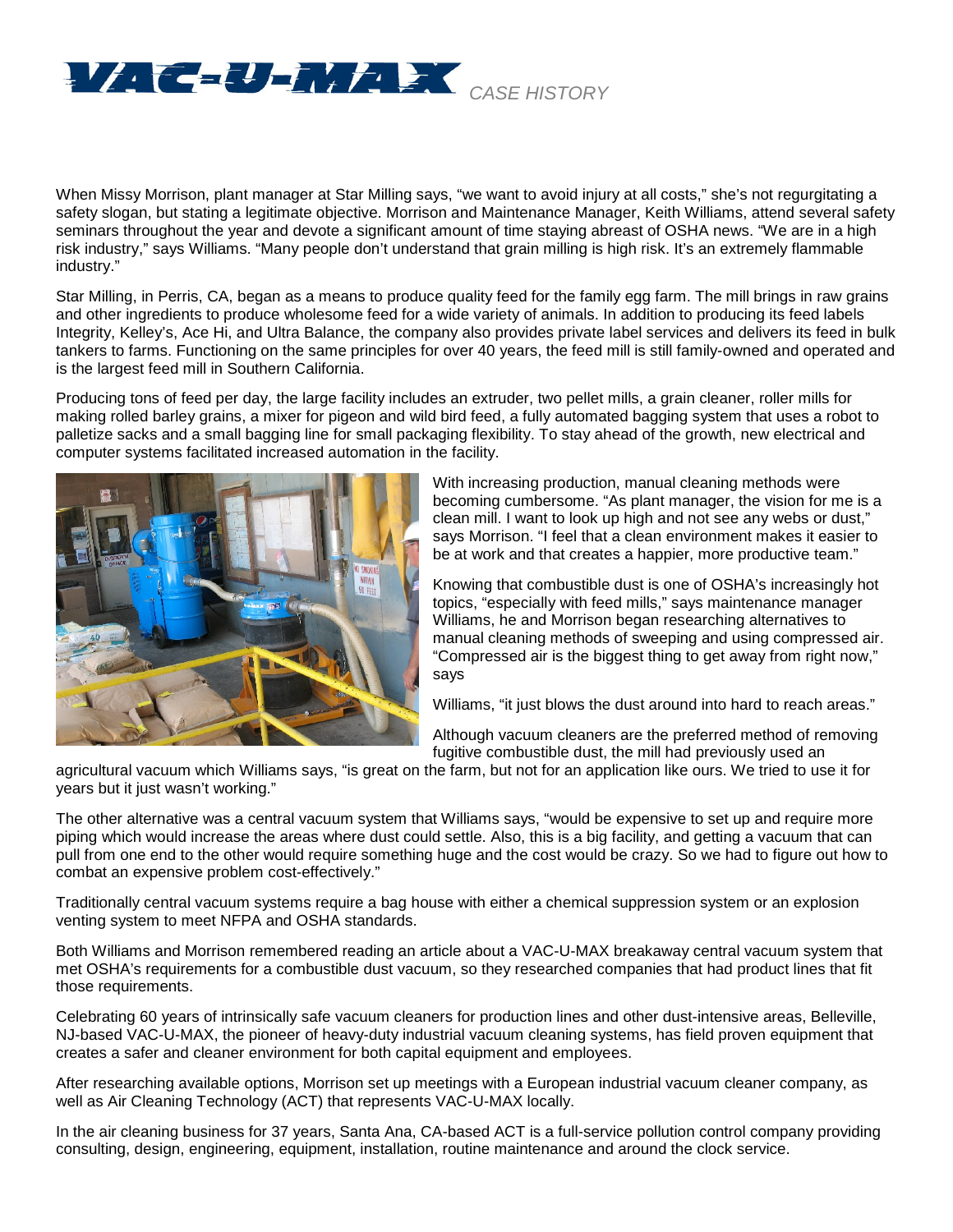

During the initial discussion between ACT's, Randy O'Halloran, Sales Engineer, and Star Milling, the option of dust collection equipment was considered. However, during the walk-through when O'Halloran witnessed the problem areas the feed mill wanted to handle such as rafters, beams and pits, coupled with their desire to quickly clean spills, O'Halloran says, "when it comes to that type of application it isn't just collecting fine dust, they're collecting a little bit of everything and it naturally lead itself to be a vacuum cleaning application."

After receiving quotes from both companies, Williams created spreadsheets to ensure they were comparing apples to apples, laying out every type of hose, connection; "everything side by side," says Williams and Morrison in chorus. The price points were pretty close.

When asked what the tipping factor was in choosing the system, Williams said it was difficult to recall all the points that sold him given that 8 months had passed; however there were two points that did come readily to him. "The VAC-U-MAX 1020 has much higher suction and that made me happy; and, the European brand was metric and I prefer to keep everything in the shop standard if I can."

vacuum producer. PD pumps are capable of 30ft away if needed.



distances in tubing; when vacuum pressure goes up, i.e. when the job gets harder, performance is lost.

Williams says, "I like the ability to do whatever I want with one vacuum. It is a dual-purpose machine that maximizes ROI. It is a cost effective alternative to what could have been very expensive."

VAC-U-MAX focuses on selling the right tool for the right job, often discussing the creation of a breakaway vacuum system with several smaller tubing networks. For instance if a user is working in a 100 x 200 sq foot area and there are two more areas in another building, individual tubing networks are created and the 1020 used to break away from one tubing network, rolling to the next network, and so on and so forth.

A typical stationary central vacuum system to suit Star Milling's plant layout would be much larger and would have required an explosion protection system. The larger size and explosion protection would probably have lead to an outdoor installation, which brings other challenges such as air permits as well as construction permits. The breakaway system avoids those costs and delays, providing the convenience of a multi-inlet central vac, with the energy efficiency and flexibility of a portable vacuum.

Star Milling installed several fixed tubing networks itself. "I have two fabricators, on-staff electricians and programmers we only bring in contractors for very large jobs. Randy from ACT told me how to do it, sent me diagrams, and told me where to get the pipe and that was that."

Once the system was in place, a training program was set up to teach supervisors and operators how to use the machine. "It's pretty much plug and play right away, but the suction is powerful and we wanted to be sure everyone was using the vacuum safely," says Williams.

"We did have a bit of a learning curve with the intercept drum before we got it to the mill," he says. "We kept collapsing drums and turning them into perfect triangles. I had to call ACT to make sure we were using the system correctly and find out why it was out-performing what we talked about." Intercept drums need to be a minimum of 16-gauge steel with a rolled-top rim, two reinforcing chines and no dents or dings.

VAC-U-MAX sells drums, but since Star Milling had a wealth of drums on site, they decided to use one they already had and Williams just had to find the right one.